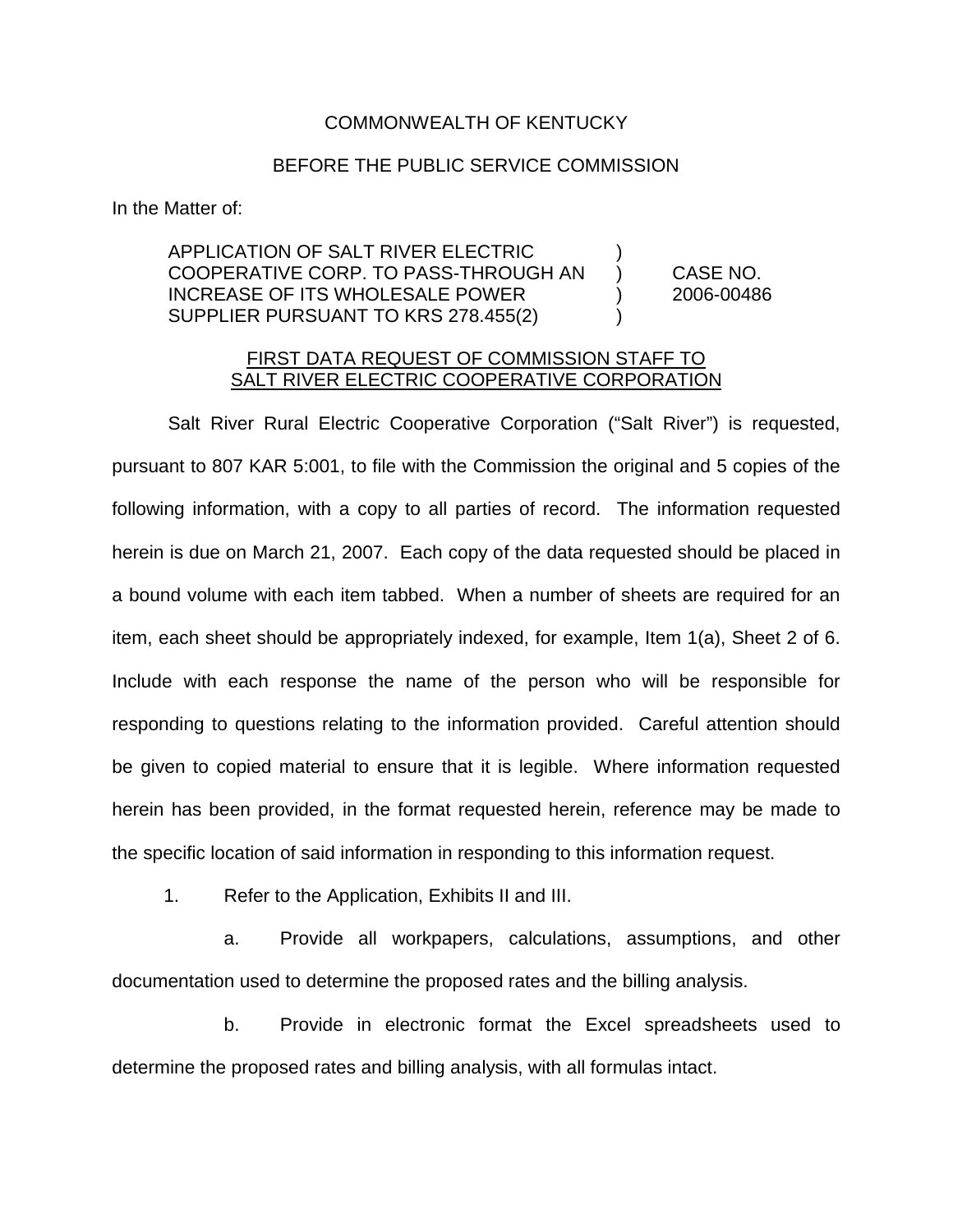2. KRS 278.455(2) provides that a distribution cooperative may change its rates to reflect a change in the rate of its wholesale supplier if the effects of an increase or decrease are allocated to each class and within each tariff on a proportional basis that will result in no change in the rate design currently in effect. 807 KAR 5:007, Section 2(2), provides that the distribution cooperative shall file an analysis demonstrating that the rate change does not change the rate design currently in effect and the revenue change has been allocated to each class and within each tariff on a proportional basis. In the cover letter to its Application, Salt River states:

In each instance, the retail rates for a particular class have been developed in a manner that is consistent with the method proposed by EKPC. The proposed rate design structure at retail does not change the rate design currently in effect and is consistent with the rate design methodology used at wholesale.

a. For each retail Rate Schedule listed in Exhibit II of the Application, identify the corresponding wholesale Rate Schedule of East Kentucky Power Cooperative, Inc.

b. Would Salt River agree that KRS 278.455(2) and 807 KAR 5:007,

Section 2(2), require that increases or decreases in rates from the wholesale supplier must be allocated to each retail class and within each retail tariff on a proportional basis? Explain the response.

c. Would Salt River agree that KRS 278.455(2) and 807 KAR 5:007,

Section 2(2), require that the retail rate change does not change the retail rate design currently in effect? Explain the response.

3. Refer to Exhibit III of the Application.